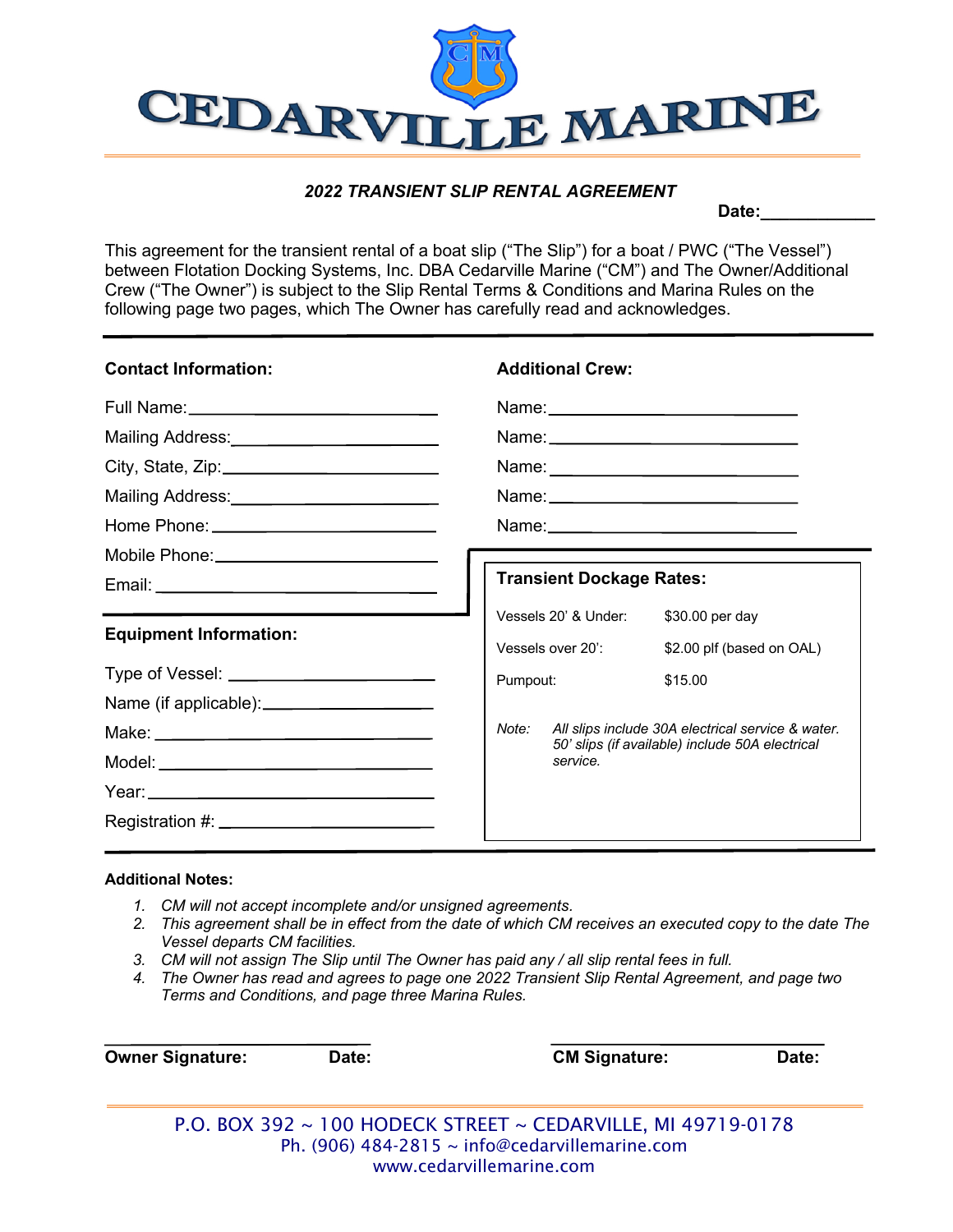

## *SLIP RENTAL TERMS AND CONDITIONS*

- 1. **Entire Agreement:** The terms and conditions of this agreement, in its entirety, without exception, shall act as a binding agreement between CM and The Owner, and shall extend to any other agent or entity (excluding transferees) acting under the direction, control, or on behalf of either party.
- 2. **Severability:** The invalidity or unenforceability of any provision of this agreement shall not affect the other provisions hereof, and this agreement shall be construed in all respects as if such invalid or unenforceable provision were omitted.
- 3. **Damage Mitigation:** In the event of an emergency or threat to safety or security, The Owner authorizes CM but does not obligate CM to attempt appropriate measures to mitigate damages to The Vessel, The Slip, other Equipment, and CM's property and environs. The Owner agrees to pay CM its reasonable charges for mitigation attempts.
- 4. **Bailment:** This agreement does not create (nor do the parties intend to create) a bailment of The Vessel. This agreement is for the rental of a mooring space by The Owner for The Vessel. There is neither temporary nor permanent control or dominion exercised by CM over The Vessel. The Slip shall be used at the sole risk of The Owner.
- 5. **Maintenance:** During the time of this agreement, CM may, at its sole discretion, allow The Owner to work on The Vessel. If The Owner desires work on The Vessel of a nature not offered by CM, The Owner's outside contractor providing that type of work may be granted access by CM (at its sole discretion), provided the outside contractor first provides a Certificate of Insurance satisfactory to CM, naming CM an additional insured. The Owner acknowledges that the outside contractor's insurance does not absolve The Owner of responsibility for injuries or damages arising from the outside contractor.
- 6. **Breach of Contract:** A breach of contract is considered to have occurred when one party has acted in a manner inconsistent with this agreement. In the event that a breach of contract were to occur, the breaching party may not sue or take any legal action against the non-breaching party.
- 7. **Negligence Exclusion:** The Owner acknowledges that he/she is responsible for The Vessel and any persons brought or invited to CM facilities by The Owner. The Owner understands that CM shall not be held in breach of contract or considered negligent for any dollar damages due to (a) injury to persons, including death, or (b) damage to any property including The Vessel and its contents. This exclusion of any claim by The Owner and The Owner's invitees for breach of contract or negligence includes any incident arising in any way from this agreement or of The Vessel at CM, regardless of whether caused by CM or its agents' acts or omissions, wind, rain, snow/ice, flood, sinking, fire, spillage, power outage, structural or mechanical failure, theft, vandalism, or any other event.
- 8. **Indemnification:** The Owner agrees to forever indemnify and hold harmless CM and its employees/agents against any and all claims, suits, actions, torts, legal or administrative proceedings, demands, judgments, liabilities, attorney/arbitrator fees, and expenses of any nature (or claims thereof) arising out of misuse, injury, death, damage, loss, negligence (not amounting to gross negligence), breach, or any other matter as it pertains to this agreement.
- 9. **Extension:** The Owner acknowledges that this agreement's provisions shall extend to periods before and after the dates listed herein (or verbally agreed upon heretofore) if The Vessel is present at CM, providing that no other *written* agreement has been executed.
- 10. **Transfers:** This agreement is not transferable or assignable by The Owner.
- 11. **Slip Assignment:** The Owner agrees to only use his / her assigned slip. CM reserves the right to reassign slips at any point for the duration of the agreement at its sole discretion.
- 12. **Payment:** Payment for slip rental in accordance with the rates established on page 1 of this agreement along with charges for any additional work such as bottom washing, cleaning, and/or any other CM yard service shall all be due upon billing to The Owner.
- 13. **Liens:** The Owner agrees that any unpaid amounts owed to CM constitute a maritime lien on The Vessel, its appurtenances, and contents in favor of CM. Unpaid amounts shall include (but not be limited to) rental of The Slip as specified under the previous section, additional services provided by CM to The Vessel, and damage to persons or property (without limits). The Owner agrees to pay for CM's reasonable attorneys or fees and costs incurred in enforcing the provisions of this section.
- 14. **Disputes:** Any breach or dispute arising out of this agreement that cannot be solved through non-binding means shall be settled by arbitration. The Owner and CM agree that they are not allowed to litigate any disputes regarding this contract. The arbitration shall be held in accordance with the American Arbitration Association rules and regulations and an arbitrator shall be selected who has substantial experience regarding the nature of the dispute. Hearings shall be tried under State of Michigan Law and occur in St. Ignace, Michigan or Sault Ste. Marie, Michigan.

P.O. BOX 392 ~ 100 HODECK STREET ~ CEDARVILLE, MI 49719-0178 Ph. (906) 484-2815 ~ info@cedarvillemarine.com www.cedarvillemarine.com